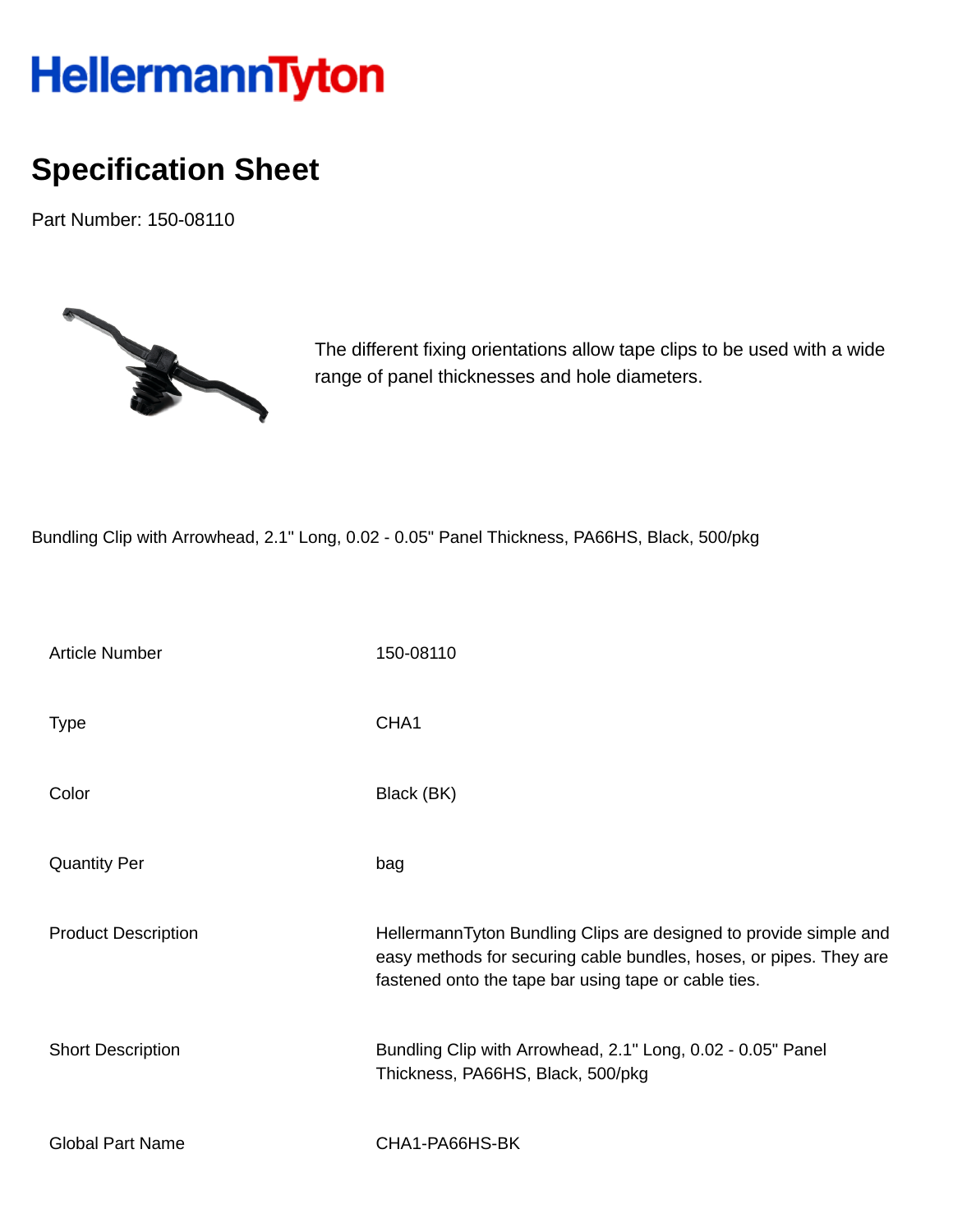| Length L (Imperial)                     | 2.1            |
|-----------------------------------------|----------------|
| Length L (Metric)                       | 54.0           |
| <b>Fixation Method</b>                  | Arrowhead      |
| Width W (Imperial)                      | 0.24           |
| Width W (Metric)                        | 6.0            |
| Height H (Imperial)                     | 0.3            |
| Height H (Metric)                       | 7.7            |
| Panel Thickness Min (Imperial)          | 0.02           |
| Panel Thickness Max (Imperial)          | 0.05           |
| Panel Thickness Min (Metric)            | 0.5            |
| Panel Thickness Max (Metric)            | 1.2            |
| Mounting Hole Diameter D (Imperial)     | $0.25 - 0.28$  |
| Mounting Hole Diameter D (Metric)       | $6.3 - 7.0$ mm |
| Mounting Hole Diameter D Min (Imperial) | 0.25           |
| Mounting Hole Diameter D Max (Imperial) | 0.26           |
| Mounting Hole Diameter D Max (Metric)   | 7.0            |